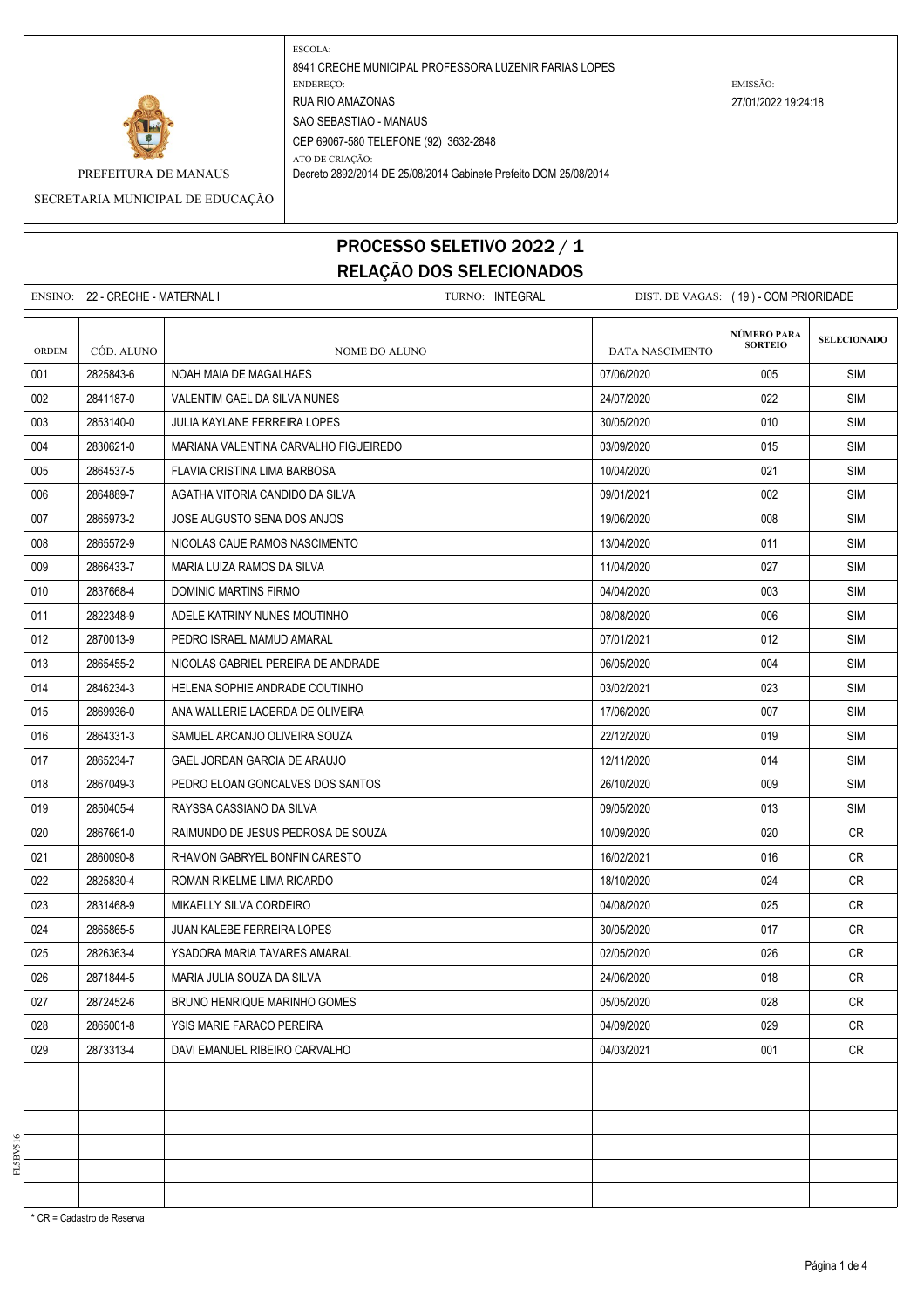

ESCOLA: 8941 CRECHE MUNICIPAL PROFESSORA LUZENIR FARIAS LOPES ENDEREÇO: EMISSÃO: RUA RIO AMAZONAS 27/01/2022 19:24:18 SAO SEBASTIAO - MANAUS CEP 69067-580 TELEFONE (92) 3632-2848 ATO DE CRIAÇÃO:

PREFEITURA DE MANAUS Decreto 2892/2014 DE 25/08/2014 Gabinete Prefeito DOM 25/08/2014

SECRETARIA MUNICIPAL DE EDUCAÇÃO

## PROCESSO SELETIVO 2022 / 1 RELAÇÃO DOS SELECIONADOS

|       | ENSINO: 22 - CRECHE - MATERNAL I |                                              | TURNO: INTEGRAL |                 | DIST. DE VAGAS: (13) - SEM PRIORIDADE |                    |
|-------|----------------------------------|----------------------------------------------|-----------------|-----------------|---------------------------------------|--------------------|
| ORDEM | CÓD. ALUNO                       | NOME DO ALUNO                                |                 | DATA NASCIMENTO | NÚMERO PARA<br><b>SORTEIO</b>         | <b>SELECIONADO</b> |
| 001   | 2822769-7                        | HALIME ALEGRIA FUTRILLE SALAZAR              |                 | 25/12/2020      | 064                                   | <b>SIM</b>         |
| 002   | 2864251-1                        | CHRISTIAN MENEZES NOBREGA CANTO              |                 | 30/09/2020      | 005                                   | <b>SIM</b>         |
| 003   | 2861607-3                        | ROBERTO LEVI LIMA SARAIVA                    |                 | 20/06/2020      | 036                                   | <b>SIM</b>         |
| 004   | 2871543-8                        | <b>GUILHERME BARROS MOREIRA</b>              |                 | 11/08/2020      | 001                                   | <b>SIM</b>         |
| 005   | 2806060-1                        | JOAO PEDRO LOPES COSTA                       |                 | 21/06/2020      | 030                                   | <b>SIM</b>         |
| 006   | 2859715-0                        | <b>HEITOR DE CARVALHO BANDEIRA</b>           |                 | 07/01/2021      | 010                                   | <b>SIM</b>         |
| 007   | 2862033-0                        | AGATA ISABELLY DA SILVA GOMES                |                 | 05/11/2020      | 038                                   | <b>SIM</b>         |
| 008   | 2853822-6                        | SAFIRA CARVALHO DA SILVA                     |                 | 26/02/2021      | 037                                   | <b>SIM</b>         |
| 009   | 2865478-1                        | LIAM PIETRO SOUZA BRITO                      |                 | 06/07/2020      | 031                                   | <b>SIM</b>         |
| 010   | 2837766-4                        | LIVY CIDADE FERREIRA                         |                 | 28/08/2020      | 002                                   | <b>SIM</b>         |
| 011   | 2829022-4                        | ADAIA SARAI QUEZADA OSORIO                   |                 | 20/09/2020      | 054                                   | <b>SIM</b>         |
| 012   | 2828918-8                        | <b>GAEL VINICIUS MEDEIROS BATISTA</b>        |                 | 15/09/2020      | 052                                   | <b>SIM</b>         |
| 013   | 2788087-7                        | KELITON KAUA NOGUEIRA DE JESUS               |                 | 27/05/2020      | 060                                   | <b>SIM</b>         |
| 014   | 2839698-7                        | PEROLA LAUANE ALVES SILVA                    |                 | 08/06/2020      | 035                                   | CR                 |
| 015   | 2826232-8                        | MARCELO ANTONIO PIRES DE SENA                |                 | 06/11/2020      | 006                                   | <b>CR</b>          |
| 016   | 2844085-4                        | LORENSO GAMA DOS SANTOS                      |                 | 11/04/2020      | 081                                   | <b>CR</b>          |
| 017   | 2868258-0                        | THEO VICTOR SILVA DE JESUS                   |                 | 21/05/2020      | 043                                   | CR.                |
| 018   | 2867613-0                        | MARIA HELLENA GOMES BRANCO                   |                 | 21/11/2020      | 017                                   | CR                 |
| 019   | 2873114-0                        | WILLYAM GABRIEL GONCALVES MAR NETO           |                 | 16/05/2020      | 045                                   | CR                 |
| 020   | 2874528-0                        | CLARA VITORIA DOS SANTOS SARAIVA             |                 | 17/05/2020      | 032                                   | CR.                |
| 021   | 2844773-5                        | LOANY SOPHIA PINHEIRO GONCALVES              |                 | 13/11/2020      | 003                                   | CR.                |
| 022   | 2851537-4                        | NICHOLAS GABRIEL COSTA BARROS                |                 | 05/06/2020      | 026                                   | CR                 |
| 023   | 2844878-2                        | ANA JULIA DANTAS RODRIGUES                   |                 | 29/12/2020      | 024                                   | CR                 |
| 024   | 2867918-0                        | ANNA LIVIA ALVES DA SILVA                    |                 | 30/06/2020      | 021                                   | <b>CR</b>          |
| 025   | 2860293-5                        | HOSANNA ISABEL MELCHOR BELLORIN              |                 | 04/04/2020      | 055                                   | CR                 |
| 026   | 2865387-4                        | DAVI SAVIO SANTIAGO PEREIRA                  |                 | 05/06/2020      | 068                                   | <b>CR</b>          |
| 027   | 2857179-7                        | GUSTAVO HENRIQUE NASCIMENTO MIRANDA          |                 | 24/04/2020      | 051                                   | CR                 |
| 028   | 2846571-7                        | BENJAMIN ALBUQUERQUE DE OLIVEIRA ANSELMO     |                 | 20/01/2021      | 069                                   | <b>CR</b>          |
| 029   | 2867048-5                        | AURORA VALENTINA VIEIRA VASCONCELOS DE JESUS |                 | 05/01/2021      | 080                                   | <b>CR</b>          |
| 030   | 2844793-0                        | <b>HEITOR GAEL DIAS MATOS</b>                |                 | 29/10/2020      | 004                                   | <b>CR</b>          |
| 031   | 2874662-7                        | ANA CLARA RIBEIRO LOPES                      |                 | 15/06/2020      | 039                                   | CR                 |
| 032   | 2865707-1                        | HUGO MARINHO DE SOUZA                        |                 | 19/07/2020      | 077                                   | <b>CR</b>          |
| 033   | 2866777-8                        | CECILIA ARAUJO GUIMARAES                     |                 | 12/03/2021      | 048                                   | <b>CR</b>          |
| 034   | 2835751-5                        | CHLOE DA SILVA ALENCAR                       |                 | 23/07/2020      | 012                                   | CR                 |
| 035   | 2860242-0                        | JEREMIAS ABDEL MELCHOR BELLORIN              |                 | 04/04/2020      | 040                                   | CR                 |

\* CR = Cadastro de Reserva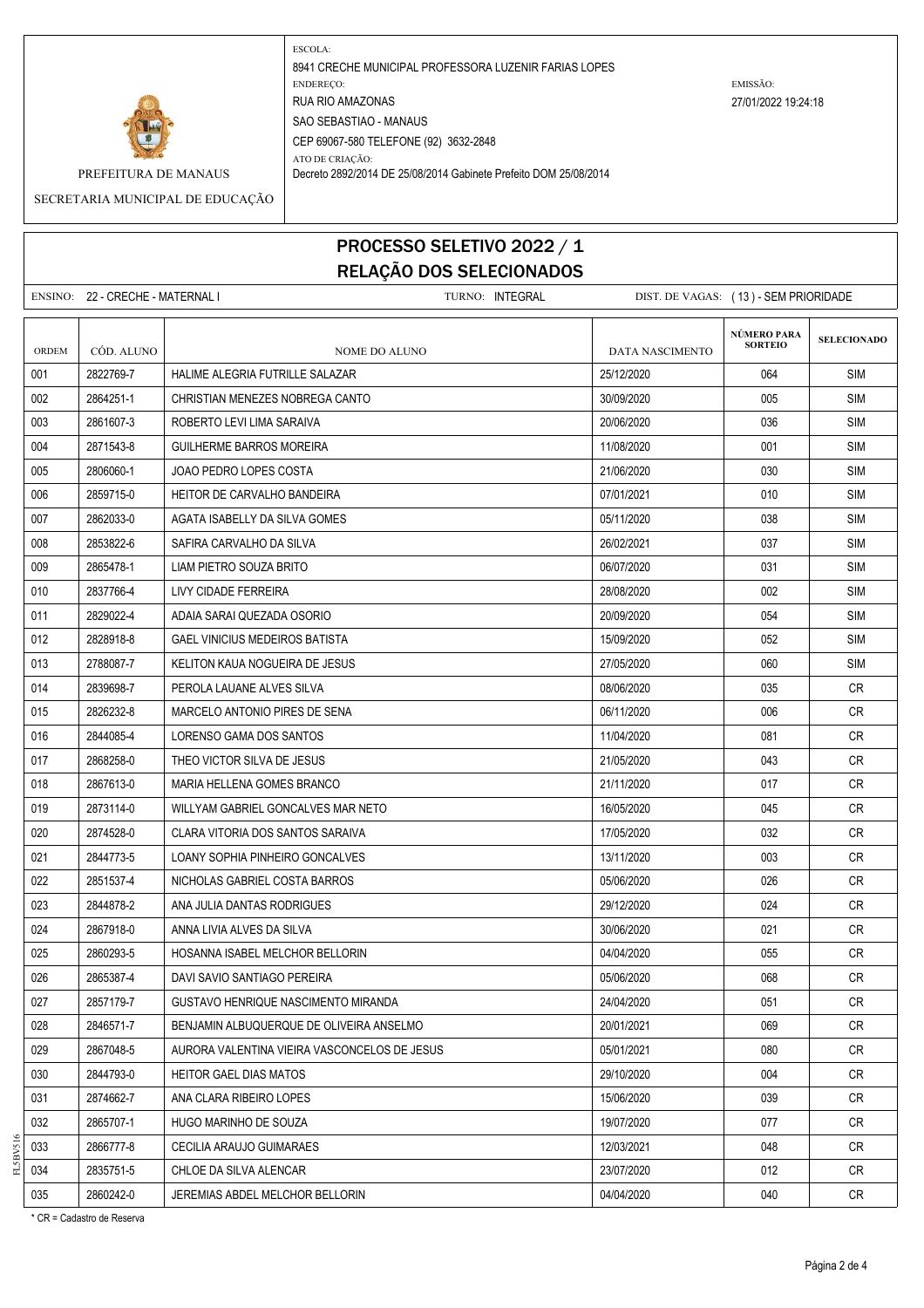

ESCOLA: 8941 CRECHE MUNICIPAL PROFESSORA LUZENIR FARIAS LOPES ENDEREÇO: EMISSÃO: RUA RIO AMAZONAS 27/01/2022 19:24:18 SAO SEBASTIAO - MANAUS CEP 69067-580 TELEFONE (92) 3632-2848

ATO DE CRIAÇÃO:

PREFEITURA DE MANAUS Decreto 2892/2014 DE 25/08/2014 Gabinete Prefeito DOM 25/08/2014

SECRETARIA MUNICIPAL DE EDUCAÇÃO

## PROCESSO SELETIVO 2022 / 1 RELAÇÃO DOS SELECIONADOS

ENSINO: 22 - CRECHE - MATERNAL I TURNO: INTEGRAL DIST. DE VAGAS: ( 13 ) - SEM PRIORIDADE **SELECIONADO** ORDEM CÓD. ALUNO **NOME DO ALUNO** NOME DO ALUNO DATA NASCIMENTO 036 2872509-3 LUIS MANUEL CABRERA MEJIAS 17/01/2021 CR 037 2843062-0 ENZO PIETRO DE SOUZA RODRIGUES 13/03/2021 070 CR 038 2845868-0 PEDRO KAUA CUNHA DA SILVA DENDENTAL DENDENDEN DENDENDEN 199/12/2020 1999 1996 DR CR 039 2865573-7 GAEL DE SOUZA LIMA 1979 - 1970 - 1970 - 19705/2020 1982 - 1982 CR 040 2867496-0 JOAO VALENTIM CRISSOL SILVA PINTO 08/09/2020 041 CR 041 2865272-0 ELYNI ALICE FERREIRA ANSELMO 11/10/2020 11/10/2020 20 057 CR 042 2875046-2 ARTHUR GUILHERME GOMES FERREIRA 28/09/2020 200 007 CR 043 2864894-3 LIZ EMANUELLY MARINHO DA SILVA 17 DA 2000 LIZ 17/10/2020 2010 LIZ 17/3 CR 044 2843792-6 HELOISE HADASSA LIMA SANTOS 08/12/2020 CR 045 2867759-5 SALEM HUERTA DOS SANTOS SANTOS DE LOS DE LOS 105/06/2020 105/06/2020 200 042 CR 046 2869900-9 ANA VITORIA RIBEIRO MELO 12/11/2020 12/11/2020 067 CR 047 2865307-6 CRISTYAN LORENZO MENDES DA COSTA 17/12/2020 11/12/2020 2001 027 CR 048 2816101-7 LIZ HIPOLITO RODRIGUES SANTOS 08/06/2020 CR 049 2850879-3 LIZ BIANCA OLIVEIRA ANDRADE 07/10/2020 065 CR 050 2869656-5 LUKAS LEVY COLARES PALHETA 16/01/2021 | 16/01/2021 | 033 CR 051 2817007-5 AGATHA REBECA ALVES DAMASCENO 21/06/2020 CR 052 2869437-6 ISABELA MELINDA DOS SANTOS LOPES 05:000 | 05/07/2020 | 011 | CR 053 2875083-7 WILLIAMS JESUS EDUARDO MENDOZA MARTINEZ 09/01/2021 CR 054 2872870-0 ANANDA VIANA DE ARAUJO 18/12/20 18/12/2020 18/12/2020 958 CR 055 2810818-3 FANNY CAROLINA BARRIOS CHAGUAN 18/06/2020 18/06/2020 18/06/2020 201 CR 056 2859949-7 MARCOS ANTHONY SICSU DE OLIVEIRA 12/06/2020 CR 057 2867278-0 LAIS RYANNA GARRIDO DA SILVA 18/08/2020 | 078 | CR 058 2760087-4 MAXIMILIANO OLIVEIRA DE SOUZA 11/05/2020 CR 059 2826638-2 WILLYAN CARLOS SILVA BARBOSA 04/12/2020 CR 060 | 2851592-7 | NAYLA HELOISA SOUZA TERCO | 11/08/2020 | 025 | CR 061 2859606-4 GUSTAVO ARAUJO DE MORAES 29/05/2020 CR 062 2847077-0 JOHN KESLEY RIBEIRO SILVA 05/04/2020 019 CR 063 2872683-9 ALBERTO DE FARIAS MORAIS 02/01/2021 049 CR 064 2867967-9 ANA CLARA LOBATO OLIVEIRA 19/08/2020 CR 065 2734269-7 MIGUEL SALES DA COSTA CHAVES 23/04/2020 CR 066 2867370-0 | MARIA ELOA ROCHA DA SILVA 17/05/2020 | 17/05/2020 | 17/05/2020 | 17/05/2020 | CR 067 2865239-8 ISADORA SOPHIA SANCHES DE SOUZA 1 1/06/2020 CR 068 2865649-0 MORCOS VINICIOS PEREIRA TEIXEIRA 13/04/2020 | 018 CR 069 2875204-0 MARIA ELOUISE GUARLOTE DA CRUZ 2000 2000 - 25/08/2020 - 25/08/2020 013 CR 070 2865653-9 LUCAS GABRIEL CARVALHO MAIA 120000 12/10/2020 200 2865653-9 LOCA **NÚMERO PARA SORTEIO**

\* CR = Cadastro de Reserva